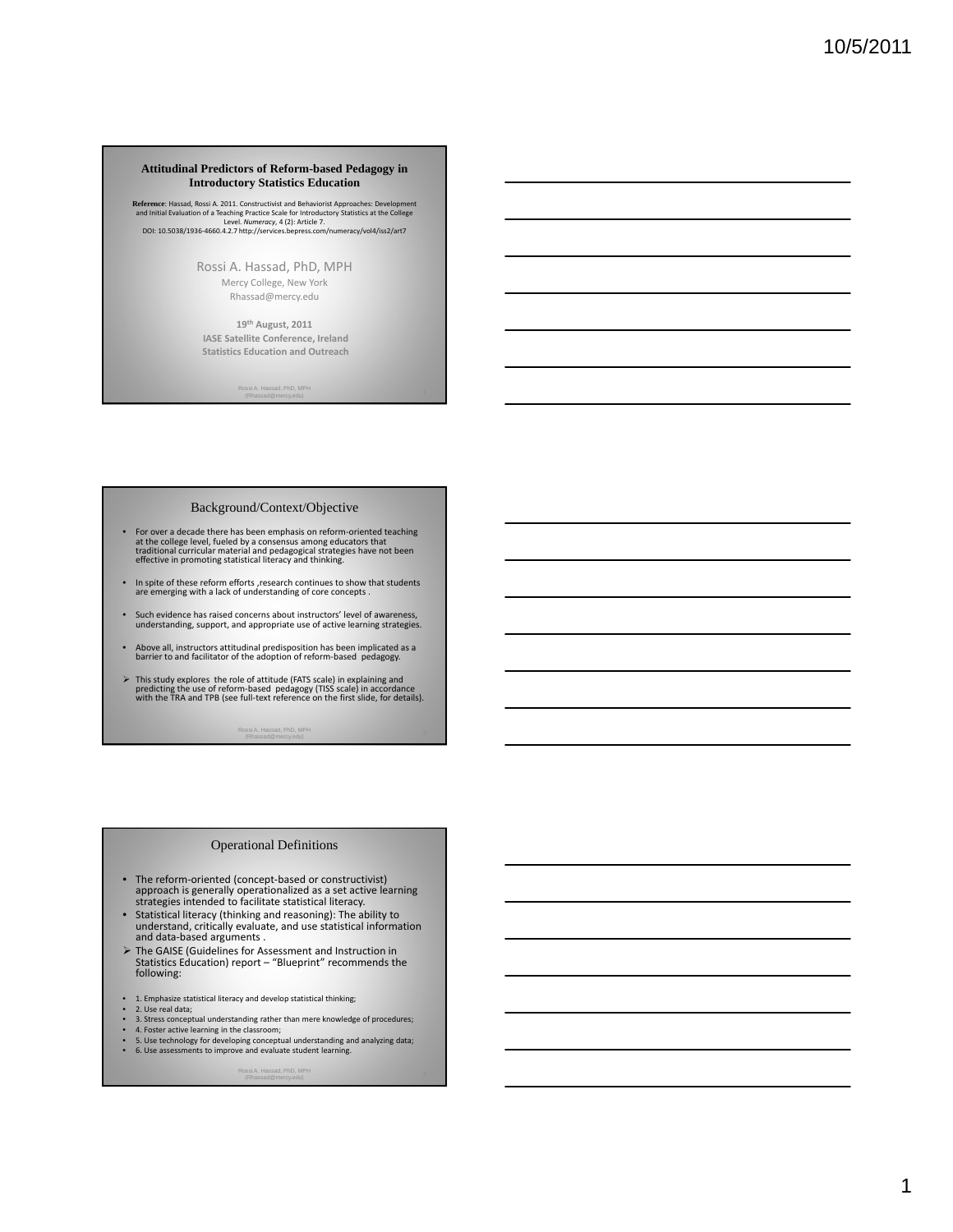# Methodology

- Exploratory cross‐sectional study
- <sup>A</sup> purposive (maximum variation) sample of <sup>227</sup> instructors from the health and behavioral sciences (USA and International)
- Recruitment: targeted instructors/colleges based on personal knowledge,<br>referrals, publications, course outlines, and via listservs. Contact<br>information was also obtained from journal articles, membership<br>directories, and
- The questionnaire was programmed (HTML), and circulated via email with an online link to the questionnaire.
- Informed consent was obtained online.
- As an incentive for participation, three one‐hundred dollar awards were raffled.
- Correlation, regression, t‐test and ANOVA analyses were performed.

<sup>4</sup> Rossi A. Hassad, PhD, MPH (Rhassad@mercy.edu)

#### Results

- <sup>227</sup> participants (222 provided country information): USA <sup>=</sup> <sup>165</sup> (74%), International <sup>=</sup> <sup>57</sup> (26%)
- Represented 24 countries and 133 academic institutions
- Median: age ( 41 to 50 years); duration of teaching (10 years)
- Male, 139 (61%), and from the USA sub-sample, 135 (82%) identified as Caucasian
- Teaching area: 94 (41%) from the health sciences, 102 (45%) from the behavioral sciences, and 31(14%) who taught both

#### • **Highest academic degree:** Statistics ‐ 92 (41%) Psychology/social/behavioral sciences ‐ 71(31%) Health sciences/public health/epidemiology/biostatistics ‐ 28 (12%) Education/business/operations research ‐ 19(8%) Mathematics/engineering ‐ 17 (8%)

<sup>5</sup> Rossi A. Hassad, PhD, MPH (Rhassad@mercy.edu)

| <b>Subscale Scores) and Teaching-Practice Score</b><br><b>Attitude Subscales</b> | N   | <b>Teaching-</b><br><b>Practice</b><br><b>Score</b> |  |
|----------------------------------------------------------------------------------|-----|-----------------------------------------------------|--|
|                                                                                  |     | Pearson's r                                         |  |
| <b>Perceived Usefulness</b>                                                      | 219 | $.364*$                                             |  |
| Intention                                                                        | 218 | $.452*$                                             |  |
| Personal Teaching Efficacy                                                       | 217 | $.421*$                                             |  |
| Avoidance-Approach                                                               | 218 | $.387*$                                             |  |
| Perceived Difficulty (Ease of<br>Use)                                            | 218 | .073                                                |  |
| <b>Total Attitude Score</b>                                                      | 214 | .498*                                               |  |
| $*$ p <.001                                                                      |     |                                                     |  |

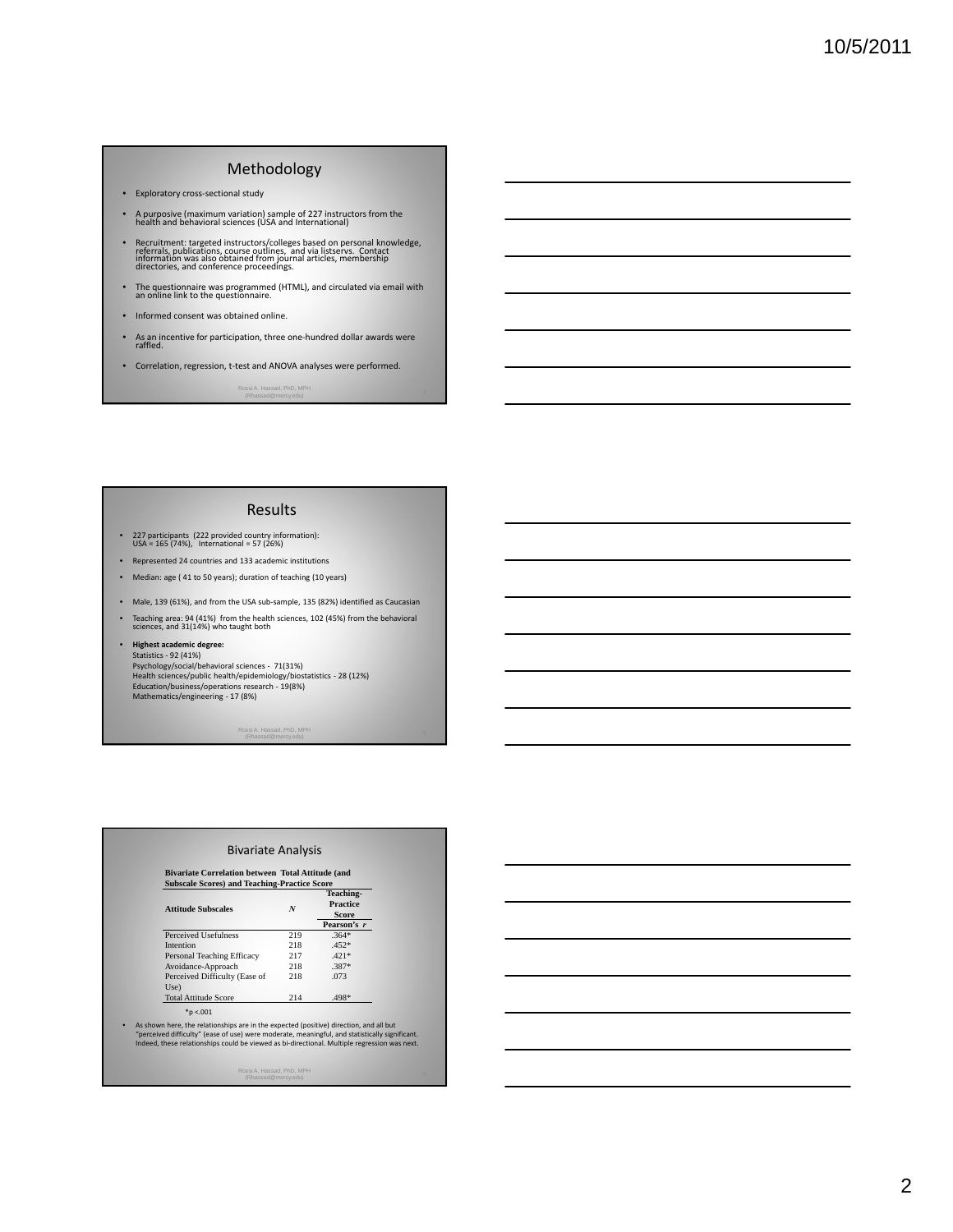### Multiple Regression

- Teaching‐practice score (the dependent variable) was regressed on the five attitude subscale scores (the independent variables).
- Although perceived difficulty was not statistically significant in the bivariate analysis , it was entered into the multiple regression model because of its noted conceptual (and empirical) relevance to both intention an
- The strongest correlation among the predictors (attitude<br>subscales)was noted for *perceived usefulness* and *intention*  $(r = .7)$ .<br>From a theoretical and empirical perspective, these two constructs<br>are known to be strongl Multicolinearity/redundancy was therefore not considered <sup>a</sup> concern.
- Also, perceived difficulty (ease of use) was significantly correlated with personal teaching efficacy only (*r* = .4, *p* < .001).

<sup>7</sup> Rossi A. Hassad, PhD, MPH

## Multiple Regression

| <b>Predictors</b>                       | <b>Unstandardized</b><br><b>Coefficients</b> |                   | <b>Standardized Coefficients</b> |                  |      |
|-----------------------------------------|----------------------------------------------|-------------------|----------------------------------|------------------|------|
| (Attitude                               |                                              |                   |                                  |                  |      |
| Subscales)                              | $\boldsymbol{B}$                             | <b>Std. Error</b> | Beta $(\beta)$                   | $\boldsymbol{t}$ | Sig. |
| (Constant)                              | 17.05                                        | 2.30              |                                  | 7.42             | .001 |
| 1.Perceived<br><b>Usefulness</b>        | 0.04                                         | 0.61              | 0.01                             | 0.07             | .946 |
| 2. Intention                            | 1.58                                         | 0.52              | 0.26                             | 3.01             | .003 |
| 3. Personal<br><b>Teaching Efficacy</b> | 1.62                                         | 0.54              | 0.24                             | 3.01             | .003 |
| 4. Avoidance-<br>Approach               | 1.46                                         | 0.48              | 0.20                             | 3.07             | .002 |
| 5 Perceived<br>Difficulty               | $-0.42$                                      | 0.35              | $-0.08$                          | $-1.22$          | .225 |

# Multiple Regression Attitude Subscales  $\implies$  Practice

- The overall model explained 28% of the variance in teaching practice, which is consistent with major attitude‐behavior research (TRA and TPB).
- 
- *Intention* (one component of attitude) was the strongest predictor of practice followed by *Personal Teaching Efficacy* and *Avoidance- Approach.*
- *Perceived usefulness* (PU)was not statistically significant, and as previously mentioned, this construct had a strong relationship with intention.
- $\triangleright$  Consider possible explanatory versus predictive role of (PU).
- Also, from <sup>a</sup> theoretical and empirical perspective, these two constructs (perceived usefulness and intention) are known to be strongly related but different.
- Perceived difficulty (ease of use) was also not statistically significant.

<sup>9</sup> Rossi A. Hassad, PhD, MPH